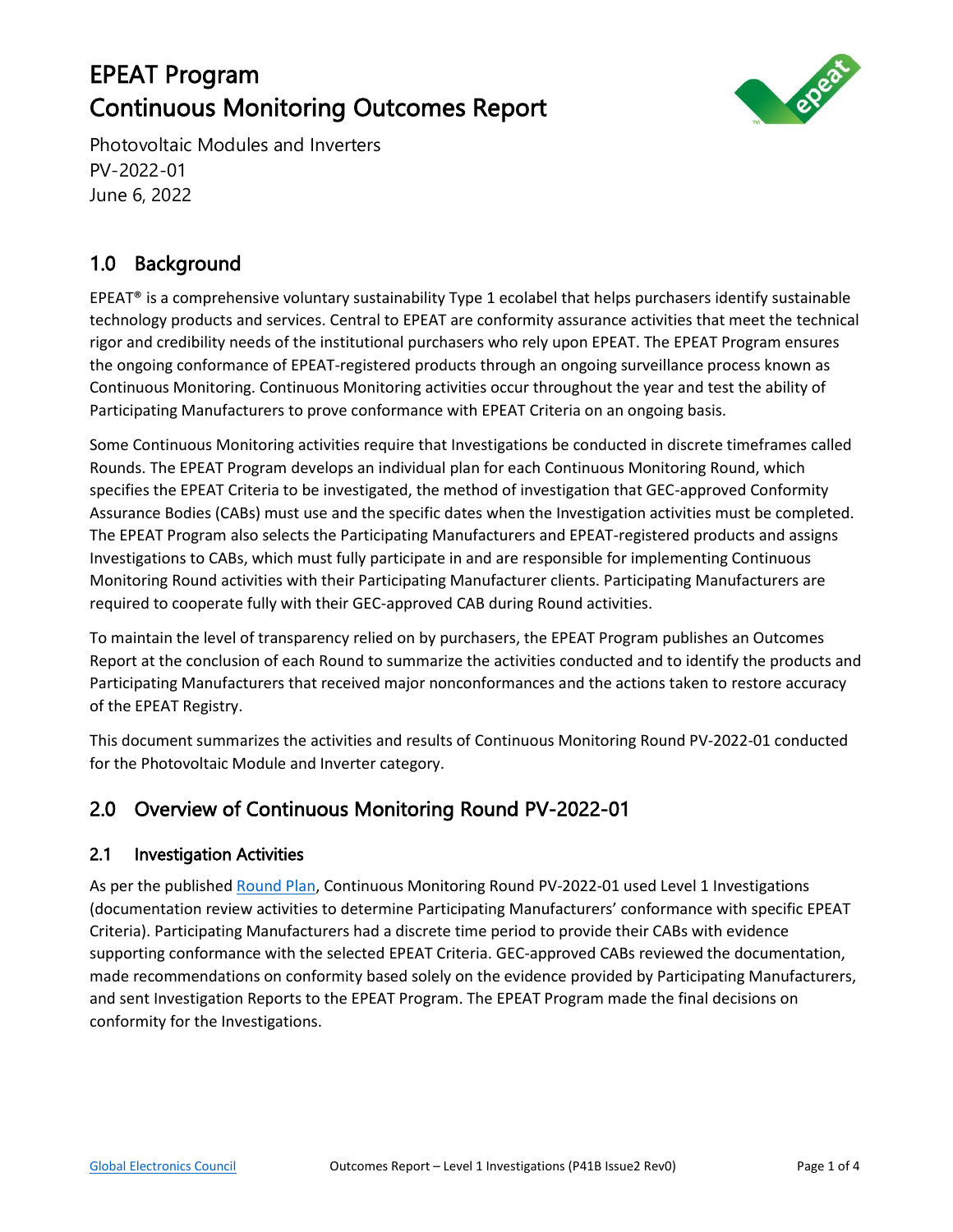#### 2.2 Criteria Investigated

Continuous Monitoring Round PV-2022-01 focused on climate change. Climate change is creating irreversible damage to the planet and threatening conditions for all life on earth—extreme temperatures and weather conditions, rising sea levels, melting ice caps, and loss of biodiversity have already been documented as a result of climate change. The primary contributor to climate change is the release of greenhouse gases into the atmosphere from the use of fossils fuels for electricity generation and other energy needs. The majority of greenhouse gas emissions from the electronics industry are often attributed to the supply chain, which includes raw materials mining, manufacture, and assembly of electronic components, as well as transportation of the finished product. Additionally, the electricity consumed to power electronic products contributes significantly to climate change as well. As a result, GEC selected Criteria which address these issues for investigation in this Round. The products for investigation were selected randomly using a random number generator.

| Table 1: Criteria Investigated in Round PV-2022-01 |                                                                             |  |  |  |
|----------------------------------------------------|-----------------------------------------------------------------------------|--|--|--|
| Criteria Number                                    | <b>Criterion Title</b>                                                      |  |  |  |
| 5.2.5                                              | Avoidance or reduction of high global warming potential (GWP) gas emissions |  |  |  |
| 11.2.2                                             | Reporting on additional key performance indicators                          |  |  |  |

### 3.0 Summary of Investigations and Final Decisions on Conformity for PV-2022-01

Highlights from this Continuous Monitoring Round are:

- **2** investigations completed
- **2** decisions of Conformance

### 4.0 Further Details on Nonconformances for PV-2022-01

All nonconformances must be categorized as either major or minor. Minor Nonconformances are non-critical or clerical in nature and do not materially affect the validity of conformance with EPEAT Criteria. All nonconformances that do not meet the definition of minor are categorized as major.

There were no nonconformances of any kind identified in Continuous Monitoring Round PVMI-2022-01.

### 5.0 Actions to Restore Conformance

Where the final conformity decision is nonconformance (whether major or minor), Participating Manufacturers must make corrections to restore the accuracy of the EPEAT Registry during the Corrective Action Phase. These activities may include providing additional evidence to demonstrate conformance with the criterion or unselecting the criteria in the EPEAT Registry. Where the product was found nonconformant and is no longer available in the marketplace, the product must be archived.

During the Corrective Action Phase, Participating Manufacturers must also develop Corrective Action Plans for other EPEAT-registered products that may be affected by the same underlying issue causing the nonconformance but were not the subject of investigation (called "similarly affected products").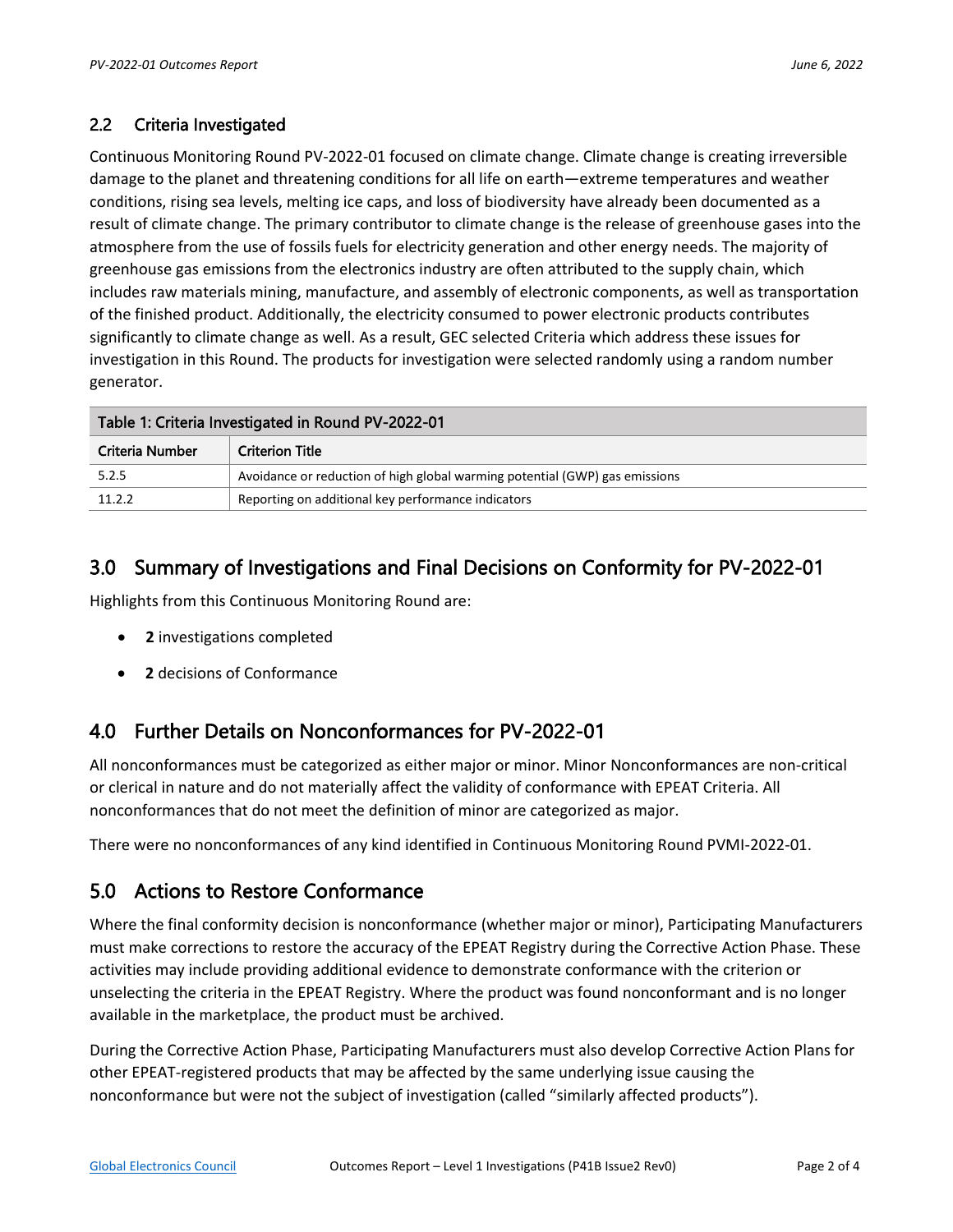Since no nonconformances were identified in this Round, no corrective actions were taken.

### 6.0 Key Findings

#### 6.1 Clarification of High Global Warming Potential Gases for Criterion 5.2.5

The EPEAT Program has previously clarified in the Conformity Guidance Materials for this criterion that due to no definition of high-GWP gases being included in the criterion or Appendix 8.A of the IPCC 5th Assessment report, at this time, N2O and all F-GHG gases listed in the IPCC 5th Assessment Report, are considered in scope for this criterion. F-GHGs in Table 8.A.1 of the IPCC 5th Assessment report include: Chlorofluorocarbons, Hydrochlorofluorocarbons, Hydrofluorocarbons and Fully Fluorinated Species

#### 6.2 Variation Between Key Performance Indicators Referenced in 11.2.2 and GRI

The EPEAT Program has noted that the referenced key performance indicators in GRI Standards have changed compared to the table in Criterion 11.2.2. GRI standards sections 303-2 and 303-3 no longer match Table 11.2 "water withdrawn in water stressed areas" and "water recycled and reused" respectively. Manufacturers must disclose the key performance indicators identified in Table 11.2, even if the reference in GRI, SASB or SEIA has changed. This includes disclosing water withdrawn in water stressed areas (instead now required as part of GRI 303-3) if the manufacturer chooses to include this indicator. This also includes disclosing water recycled and reused transparently, even if no longer included as part of GRI 303-3, if this indicator from Table 11.2 is chosen by the Participating Manufacturer.